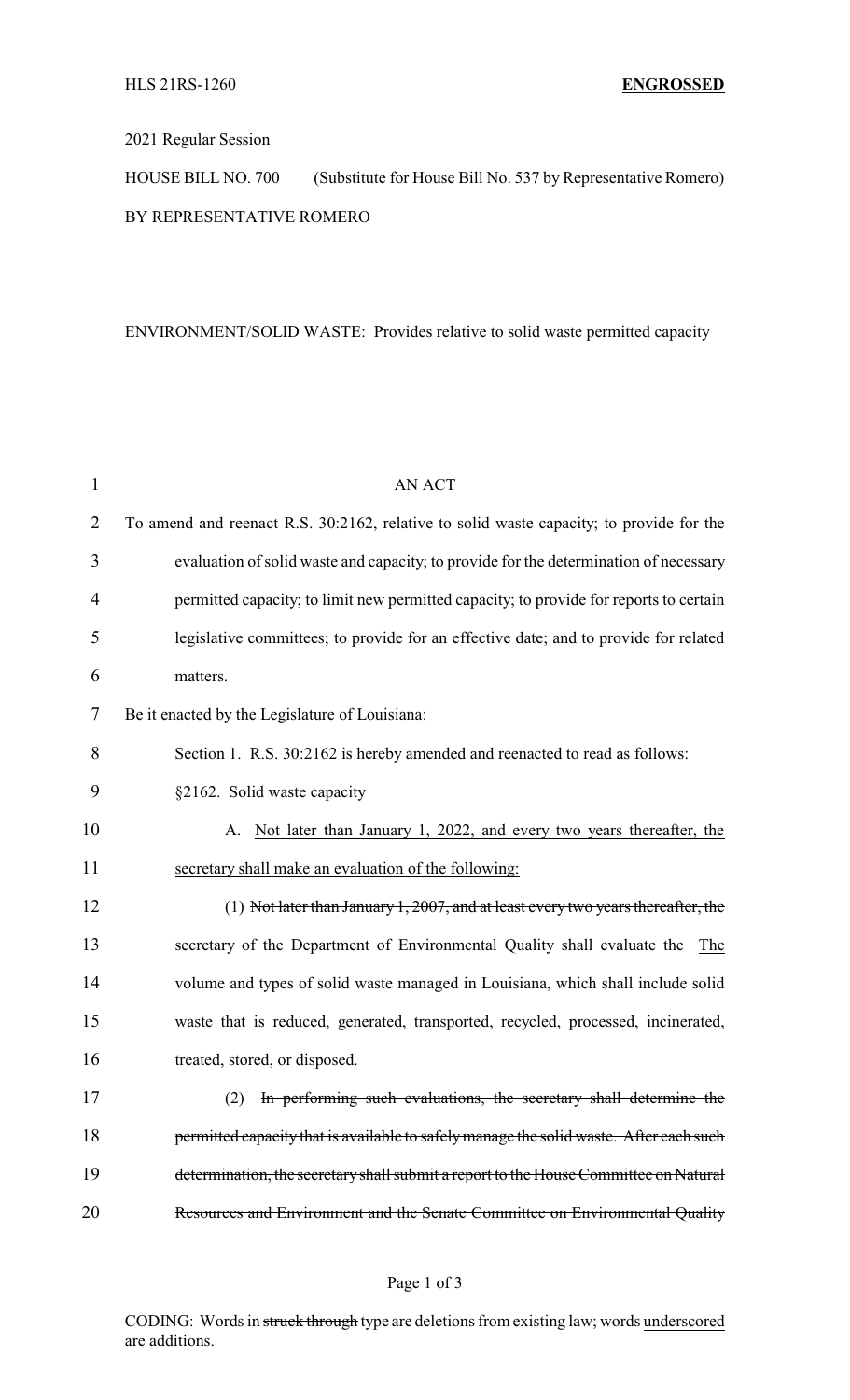| $\mathbf{1}$   | and shall make such determination available to the public through public notification     |
|----------------|-------------------------------------------------------------------------------------------|
| $\overline{2}$ | and the department mail list. The capacity necessary for the state to safely and          |
| 3              | efficiently manage such solid waste.                                                      |
| 4              | (3) The capacity currently permitted in the state.                                        |
| 5              | B.(1) The secretary shall ensure that sufficient available permitted capacity             |
| 6              | exists to safely and efficiently manage solid waste resulting from a declared             |
| 7              | emergency originating from an in-state emergencies.                                       |
| 8              | (2) Permitted capacity shall be considered along with other relevant factors              |
| 9              | in the permitting of solid waste. Not later than January 1, 2022, and every two years     |
| 10             | thereafter, the secretary shall determine the total permitted capacity necessary to       |
| 11             | manage solid waste in Louisiana, based on the evaluation made pursuant to                 |
| 12             | Subsection A of this Section and considering whether available permitted capacity         |
| 13             | exists to safely and efficiently manage solid waste resulting from a declared             |
| 14             | emergency.                                                                                |
| 15             | C. The secretary shall not issue new solid waste permits that would increase              |
| 16             | the total permitted capacity of the state in an amount in excess of fifteen percent       |
| 17             | greater than the necessary total permitted capacity as determined by the secretary        |
| 18             | pursuant to Subsection B of this Section. However, the secretary may increase the         |
| 19             | total permitted capacity above the fifteen percent limitation for any year, by rule       |
| 20             | adopted in accordance with the Administrative Procedure Act, provided the secretary       |
| 21             | finds, based on reliable evidence in the record of a public hearing on the proposed       |
| 22             | rule, that failure to increase the total permitted capacity above the limitation required |
| 23             | by this Section will result, within one year, in insufficient capacity for the proper     |
| 24             | management of solid waste in the state.                                                   |
| 25             | D. The secretary shall submit a report that includes the evaluations, findings,           |
| 26             | and determinations made pursuant to this Section to the House Committee on Natural        |
| 27             | Resources and Environment and the Senate Committee on Environmental Quality               |
| 28             | on or before February 1, 2022, and every two years thereafter.                            |